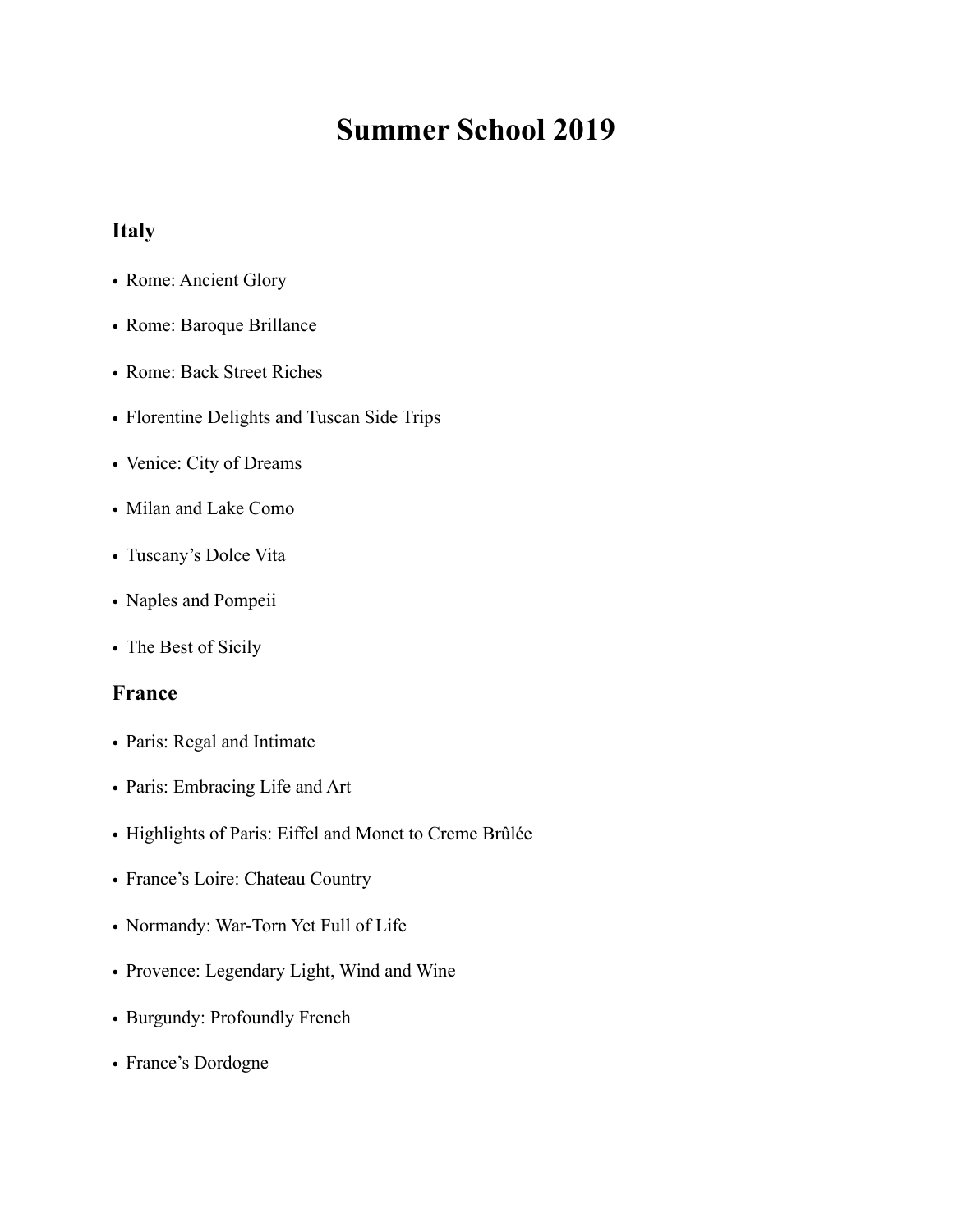## **Spain and Portugal**

- Barcelona and Catalunya
- The Majesty of Madrid
- Highlights of Castile: Toledo and Salamanca
- Andalucia, Gibraltar and Tangier
- Lisbon
- Portugal's Heartland

#### **Germany, Benelux & More**

- Munich and the Foothills of the Alps
- Germany's Romantic Rhine and Rothenburg
- Germany's Black Forest and Cologne
- Belgium: Bruges and Brussels
- Little Europe: Five Micro-Countries

#### **Austria & The Alps**

- Vienna and the Danube
- Salzburg and Surroundings
- The Best of the Alps: Switzerland's Jungfrau Region
- Switzerland's Great Cities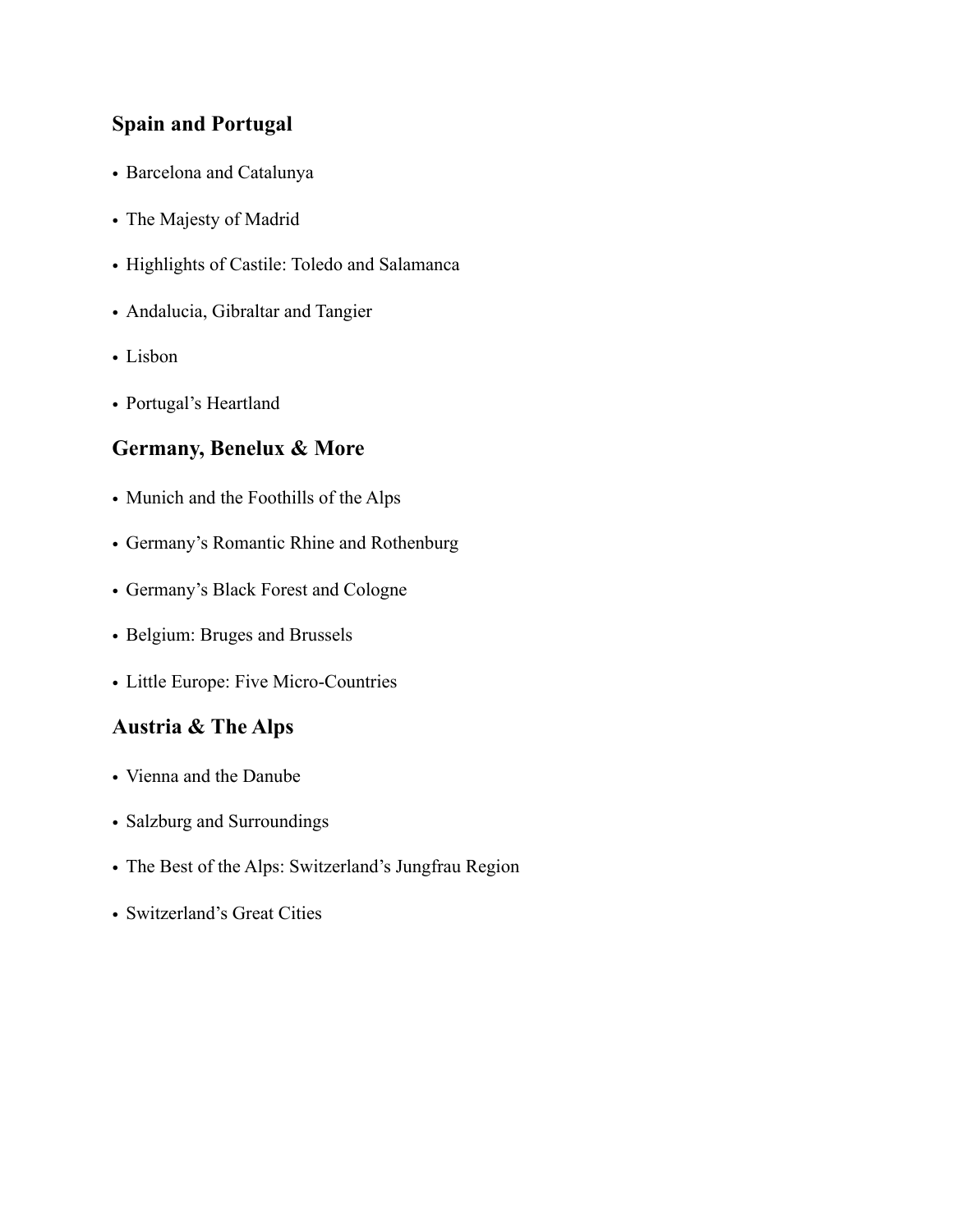## **England & Wales**

- London: Historic and Dynamic
- London: Mod and Trad
- North Wales: Feisty and Poetic
- England's Bath and York
- North England's Lake District and Durham
- Southeast England
- Heart of England and South Wales

## **Ireland & Scotland**

- Dublin
- The Best of South Ireland
- Belfast and the Best of Northern Ireland
- Edinburgh
- Scotland's Highlands
- Scotland's Islands

#### **Scandinavia**

- Copenhagen
- Norway's West: Fjords, Mountains and Bergen
- Stockholm
- Helsinki and Tallinn: Baltic Sisters